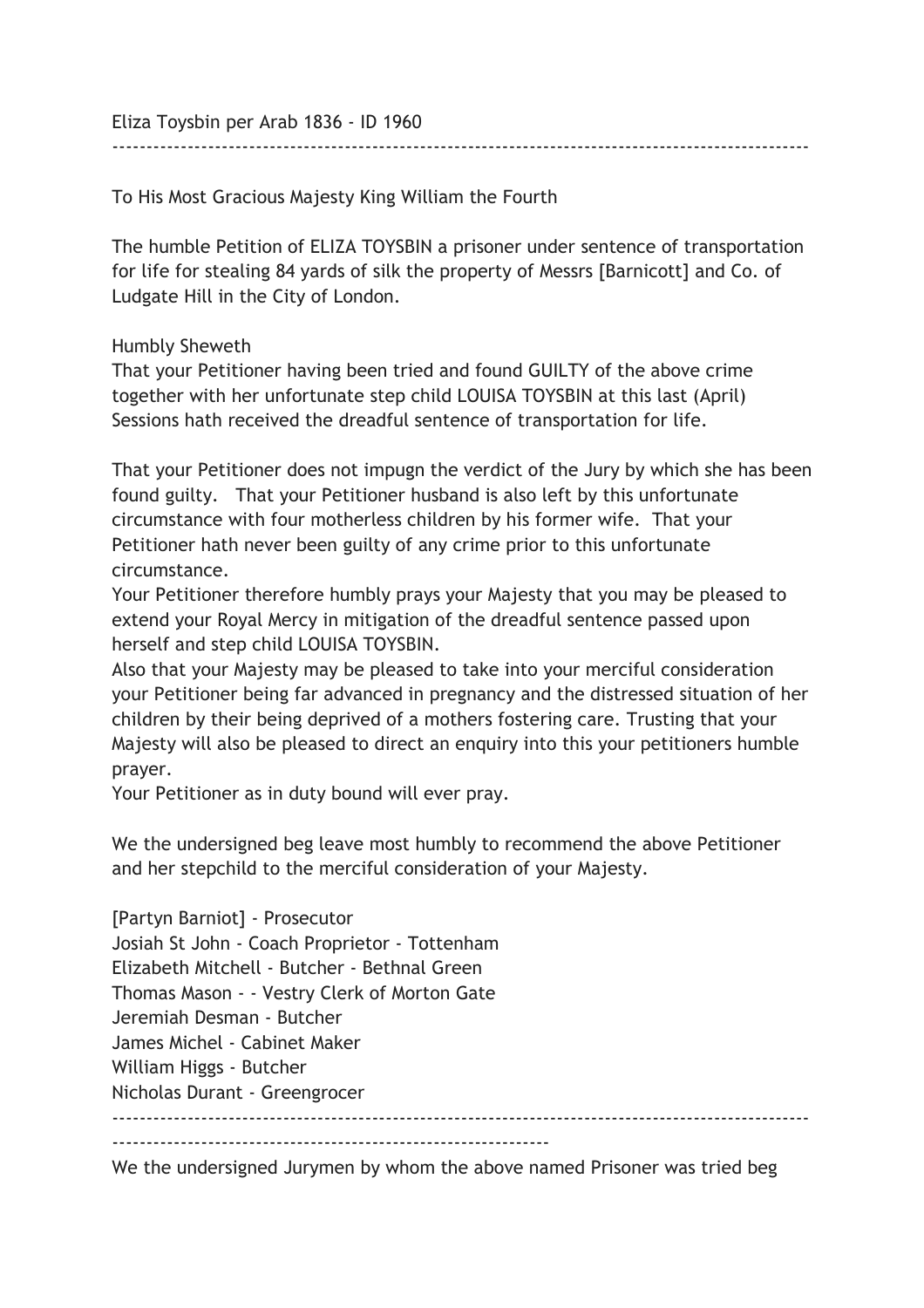leave also to recommend the Prisoner to the merciful consideration of your Majesty Edward Fox - Foreman of the Jury G Grover Richard Greenwood Mary Sharman And another 18 signatures ------------------------------------------------------------------------------------------------------

-----------------------------------------------------------------

## 25th April 1835

## My Lord

I trust you will not feel angry at my thus attempting to address your Lordship on behalf of my unfortunate wife and child now under sentence of transportation for life now in His Majesty's Gaol of Newgate and also for enclosing the within Petition trusting that your Lordship will be pleased to take the same into your consideration.

My Lord there is one particular circumstance relative to my unfortunate wifes case (that is) some person or other sent an anonymous letter to the Officer which was handed I believe to the Court and which greatly influenced the Court and Jury against her, now my Lord, I humbly beg to state to your Lordship that the whole of the letter contained a tissue of falsehood relative to my wife and self and which I can if called on prove to your Lordship by several respectable witnesses.

My Lord I humbly beg also to call your attention to the Prosecutors having signed the Petition enclosed herein and also the Jurymen who tried my unfortunate wife and child together with a number of most respectable tradesmen who have known my wife and child both from their infancy and never knew her to be guilty of any crime before.

My Lord should it please His Most Gracious Majesty through your Lordships kind and humane interference to mitigate the dreadful sentence and once more be restored to my home and my now four motherless children it will ever be the pray of your Lordship

Obedient and humble and unfortunate Petitioner T Toysbin

No 1 Charles Street Commercial Road Mile End.

ELIZA TOYSBIN OLD BAILEY 1835 STEALING FROM A DWELLING HOUSE TRANSPORTATION FOR LIFE